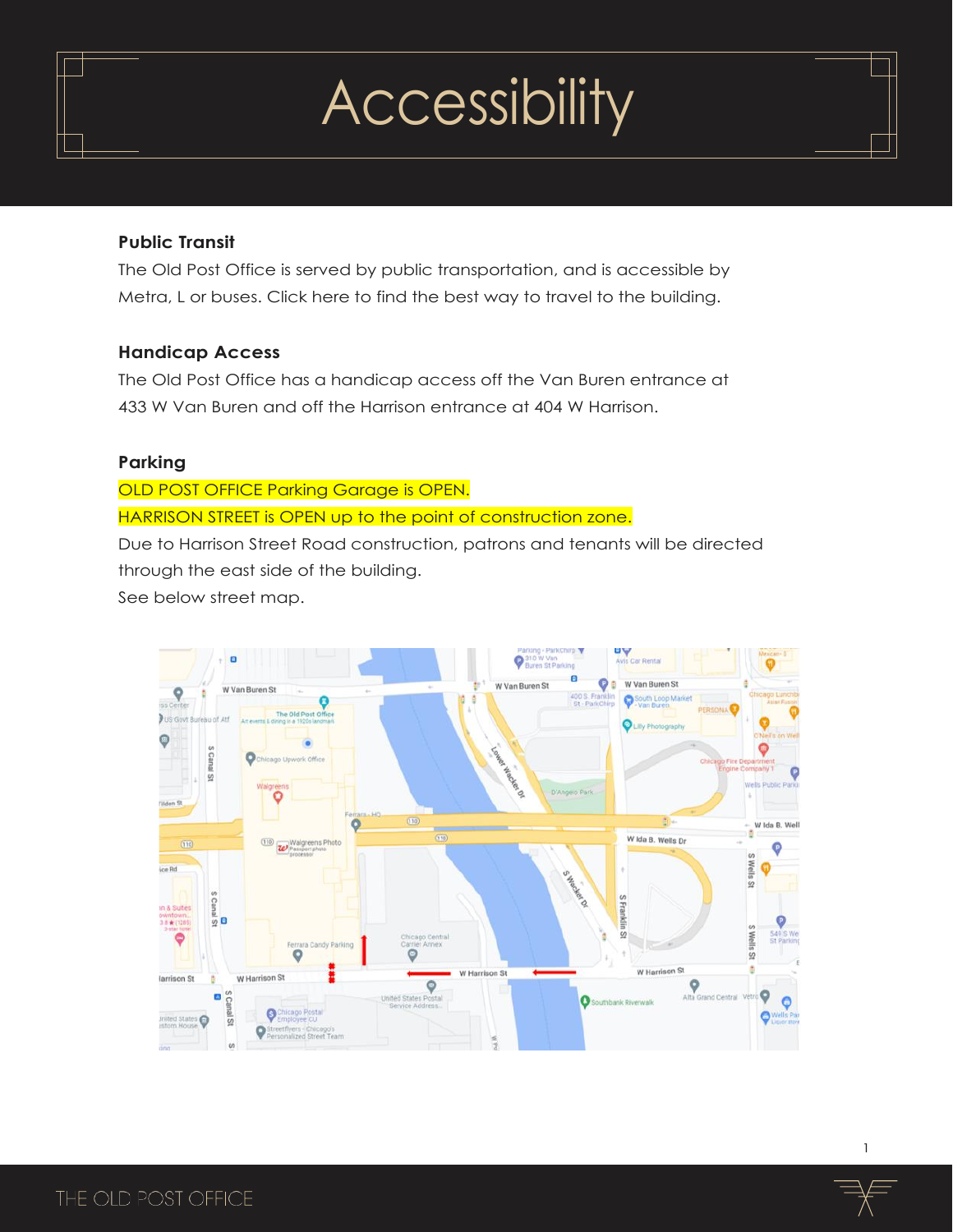





looking west. Garage.

Wacker and Harrison Street, Turn right for Parking Garage. Entrance to access parking

The Old Post Office features an on-site, indoor parking garage that allows you to park at your convenience. Located conveniently off of Harrison Street, tenants enjoy direct access to our parking garage.

## **On-site parking**: 404 W. Harrison is The Old Post Office Indoor Lot

Rates for the parking Garage are posted as follows:

| Less than 30 minutes  | \$12 |
|-----------------------|------|
| 30 minutes to an hour | \$18 |
| 1 hour to 2 hours     | \$26 |
| 2 hours to 12 hours   | \$35 |
| 12 hours to 24 hours  | \$40 |
|                       |      |

### **EVENING SPECIAL**

| In after 4:00 pm, out by 7:00am (Monday through Friday) |      |
|---------------------------------------------------------|------|
| Evening                                                 | \$15 |

#### **WEEKEND SPECIAL (12 HOURS)**

|                             | Sat.-Sun. & Holidays | \$15  |
|-----------------------------|----------------------|-------|
| <b>MONTHLY PARKING RATE</b> |                      |       |
| Tenant                      |                      | \$525 |
| Non-tenant                  |                      | \$550 |

Please Note: Rates are subject to change from time to time and subject to availability.

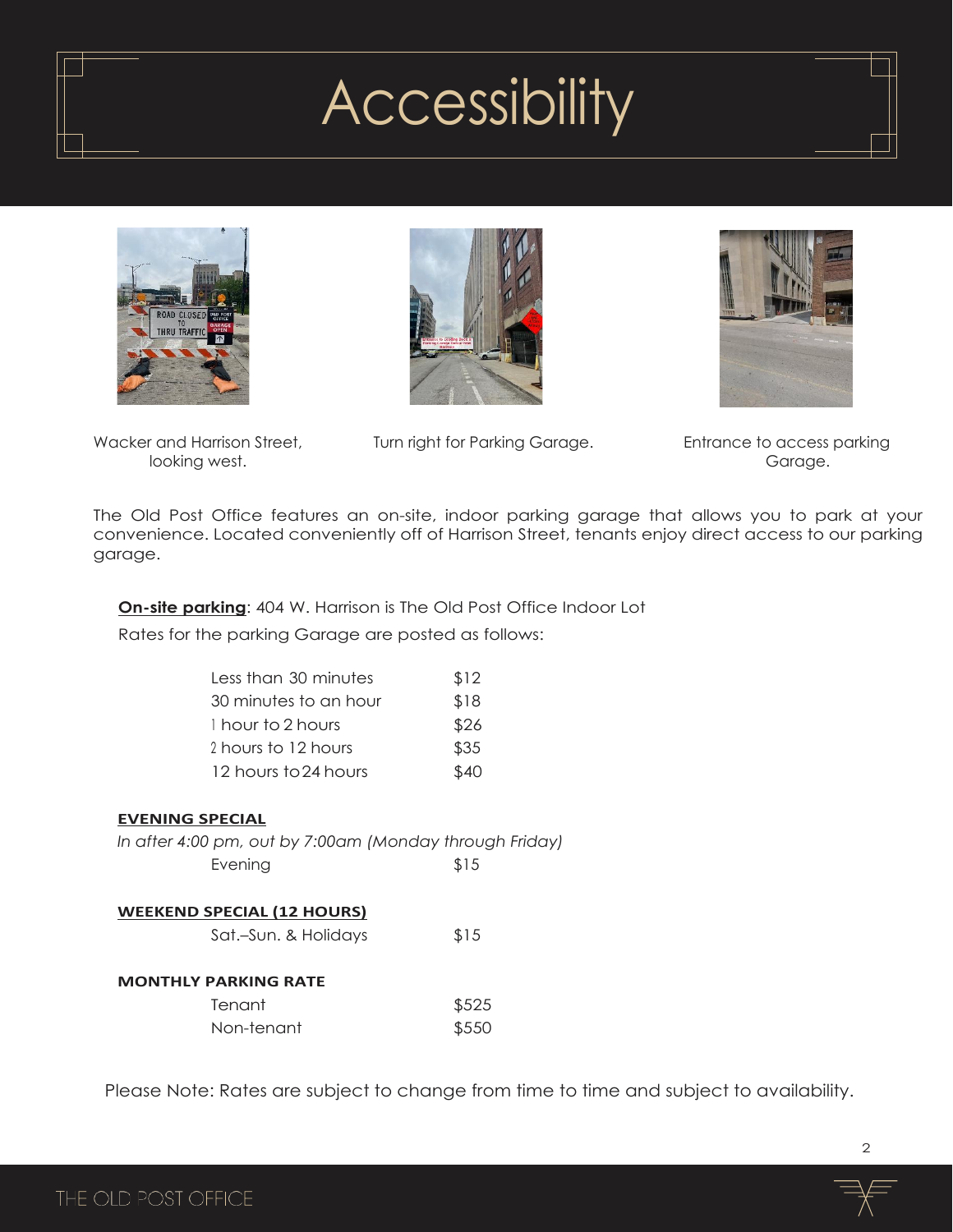#### **DIRECTIONS TO THE OLD POST OFFICE PARKING GARAGE**

### **HARRISON STREET CONSTRUCTION - PARKING GARAGE DETOUR DIRECTIONS**

Address: 404 W. Harrison Street, Chicago, IL 60607

#### **433 W. VAN BUREN – IN FRONT OF THE OLD POST OFFICE**

Go west on Van Buren Street to Canal Street. Turn right (north on Canal). Turn right (east on Jackson Blvd to Wells Street. Turn right (south on Wells Street) to Harrison Street. Turn right (west on Harrison Street) and travel past the sign blocking the road to through traffic until you arrive at 404 West Harrison Street on your right (west of Chicago River).

#### **LAKE SHORE DRIVE – NORTH OR SOUTHBOUND**

Exit at Balbo, head west towards State Street. Turn right on State Street (north) drive to Harrison Street. Turn left on Harrison (west) and travel past the sign blocking the road to through traffic until you arrive at 404 West Harrison on your right (west of Chicago River).

#### **KENNEDY EXPRESSWAY – SOUTHBOUND**

Exit at Jackson Street, and go east to Wells Street. Turn right (south) on Wells to Harrison Street. Turn right (west) on Harrison and travel past the sign blocking the road to through traffic until you arrive at 404 West Harrison Street on your right (west of Chicago River).

#### **DAN RYAN EXPRESSWAY – NORTHBOUND**

Exit at Ida B. Wells Drive and go eastbound to Wells Street. Turn right (south) on Wells to Harrison Street. Turn right (west) on Harrison and travel past the sign blocking the road to through traffic until you arrive at 404 West Harrison Street on your right (west of Chicago River).

#### **EISENHOWER EXPRESSWAY – EASTBOUND**

Follow expressway east through Ida B. Wells expressway to Wells. Turn right (south) on Wells to Harrison Street. Turn right (west) on Harrison and travel past the sign blocking the road to through traffic until you arrive at 404 West Harrison Street on your right (west of Chicago River).

3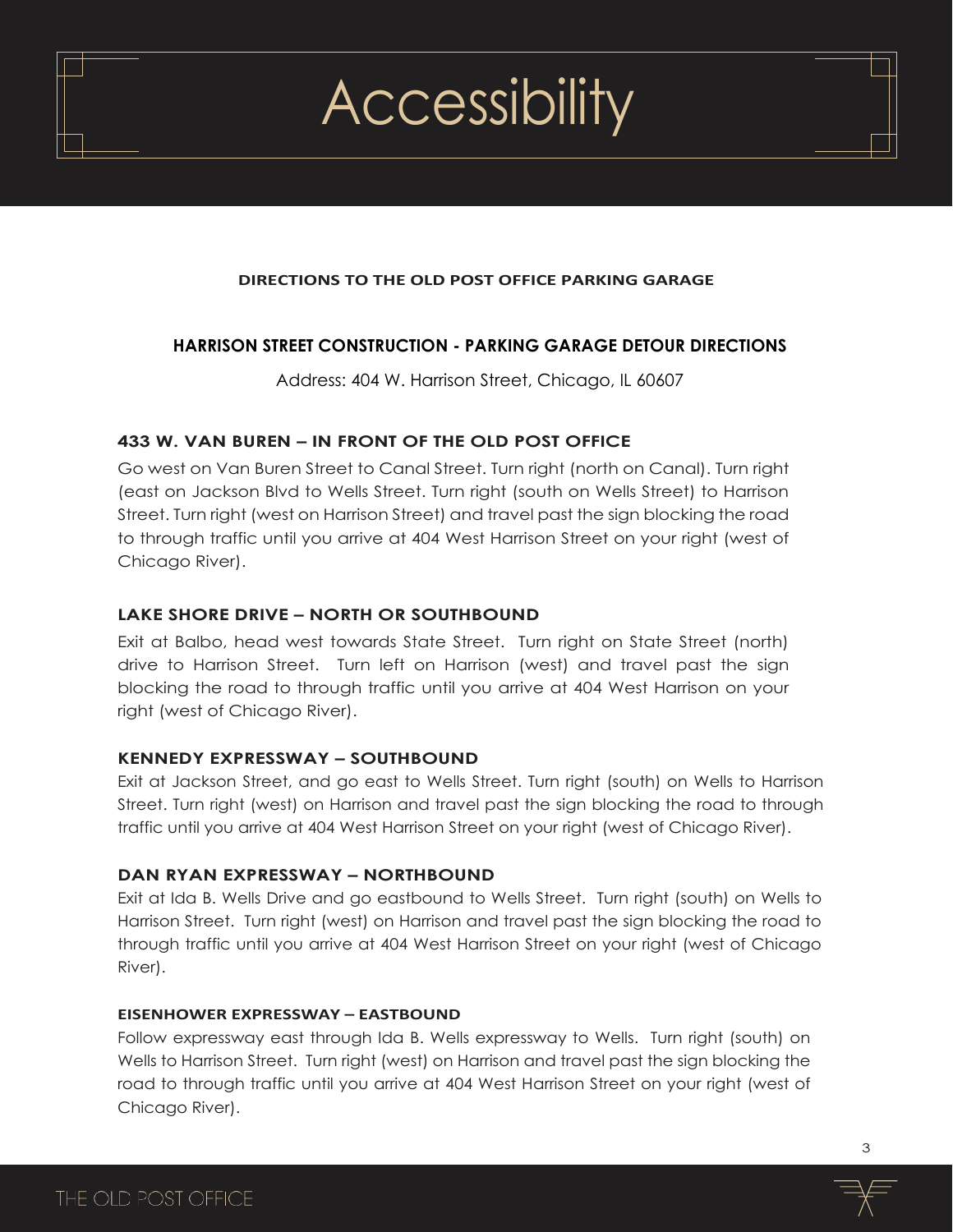

# **1ST FLOOR PARKING GARAGE**



**2nd FLOOR PARKING GARAGE** 

4